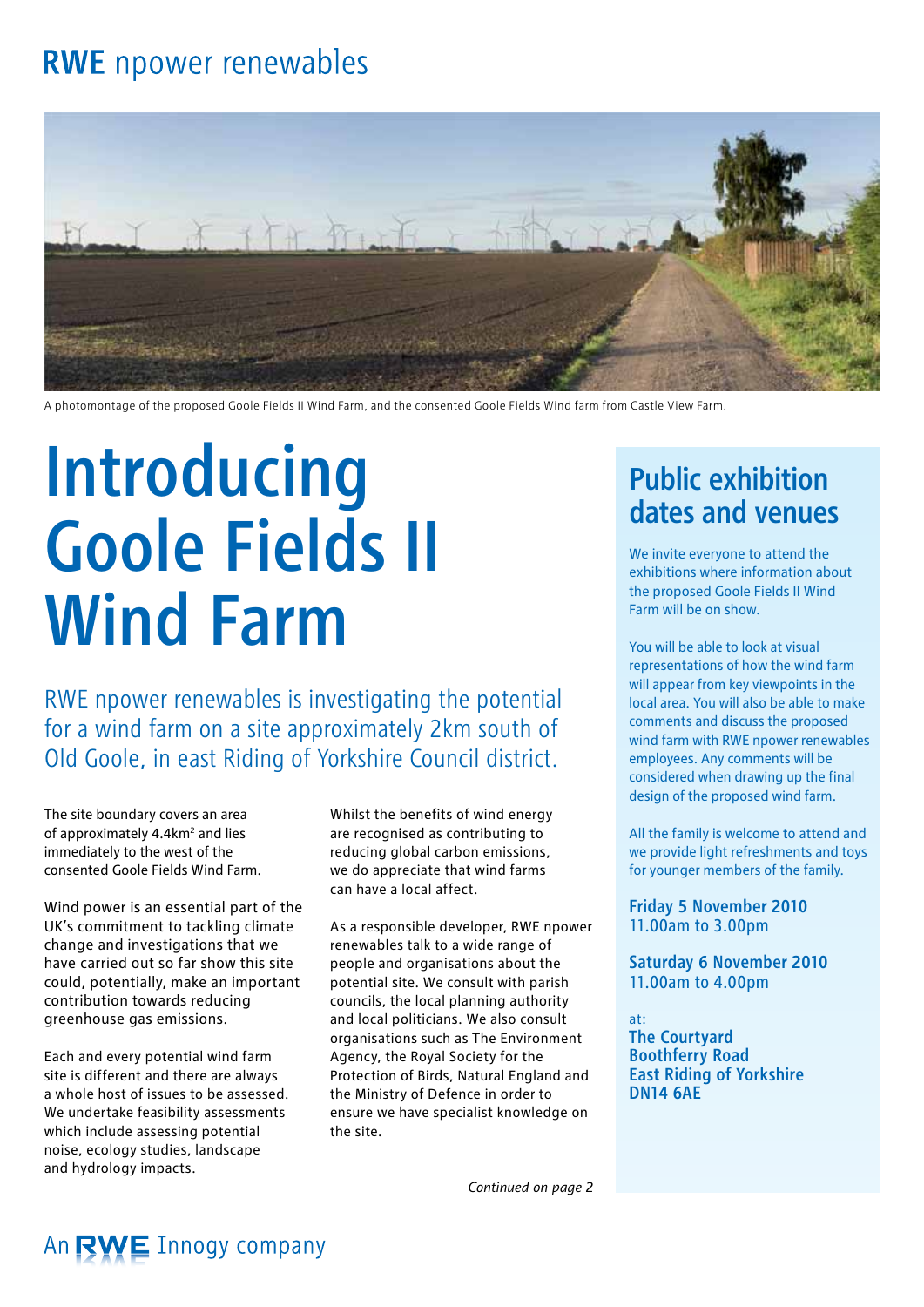### Introducing Goole Fields II Wind Farm

*Continued from page 1*

We take the time to speak to and listen to the local residents around the site. We will keep our website up to date and send out newsletters, like this one, to local residents. We will also be holding a public exhibition, details of which you can find in this newsletter. These events are an opportunity for local residents to come to meet us, find out more about our proposals, ask questions about the project and find out more about wind energy in general. We also find these events to be an excellent way to listen to ideas and comments from the people who live in the local area. We take all comments into consideration and reflect many of them in our proposal.

If these assessments continue to show the site has the potential for a wind farm, we will submit a planning application to East Riding of Yorkshire Council. This will include the results of our studies in an Environmental Impact Assessment.

If the council agrees the site is suitable, Goole Fields II Wind Farm could supply a large number of homes with clean. renewable electricity. We estimate the site could be suitable for up to 20 wind turbines. The average annual generation expected at the site would be equivalent to the approximate domestic needs of up to 19,000 average UK households. That equates to providing green power for all the households in Goole more than twice over each year\*.

## Site statistics

No. of wind turbines: Maximum of 20 turbines

Installed capacity of project: Up to 40 megawatts

Equivalent number of average homes supplied: Up to 19,000 homes each year\*\*

Height of turbines: Up to 130 metres to the tip (highest point)



## Why Goole Fields II?

The selection of a wind farm site is a careful process. A site being windy does not necessarily make it an ideal location.

### The site must satisfy a number of criteria, which include:

- a local electrical grid connection
- suitable separation distances from existing houses
- a good wind speed
- located in an area which will not have a detrimental impact on aviation safety
- located outside any nationally designated landscapes.

#### RWE npower renewables has been investigating:

- landscape and visual effects, i.e. how the turbines might look in the landscape and from local viewpoints
- noise to ensure the wind farm will meet strict noise quidelines
- wildlife surveys ensuring the proposal does not adversely affect local wildlife
- ground conditions and flood risk
- cultural heritage including any potential impact on listed buildings and archaeology.

The results of our investigations to date confirm that Goole Fields II has the potential to be developed as a wind farm, and it is likely that we will submit a planning application to East Riding of Yorkshire Council before the end of this year.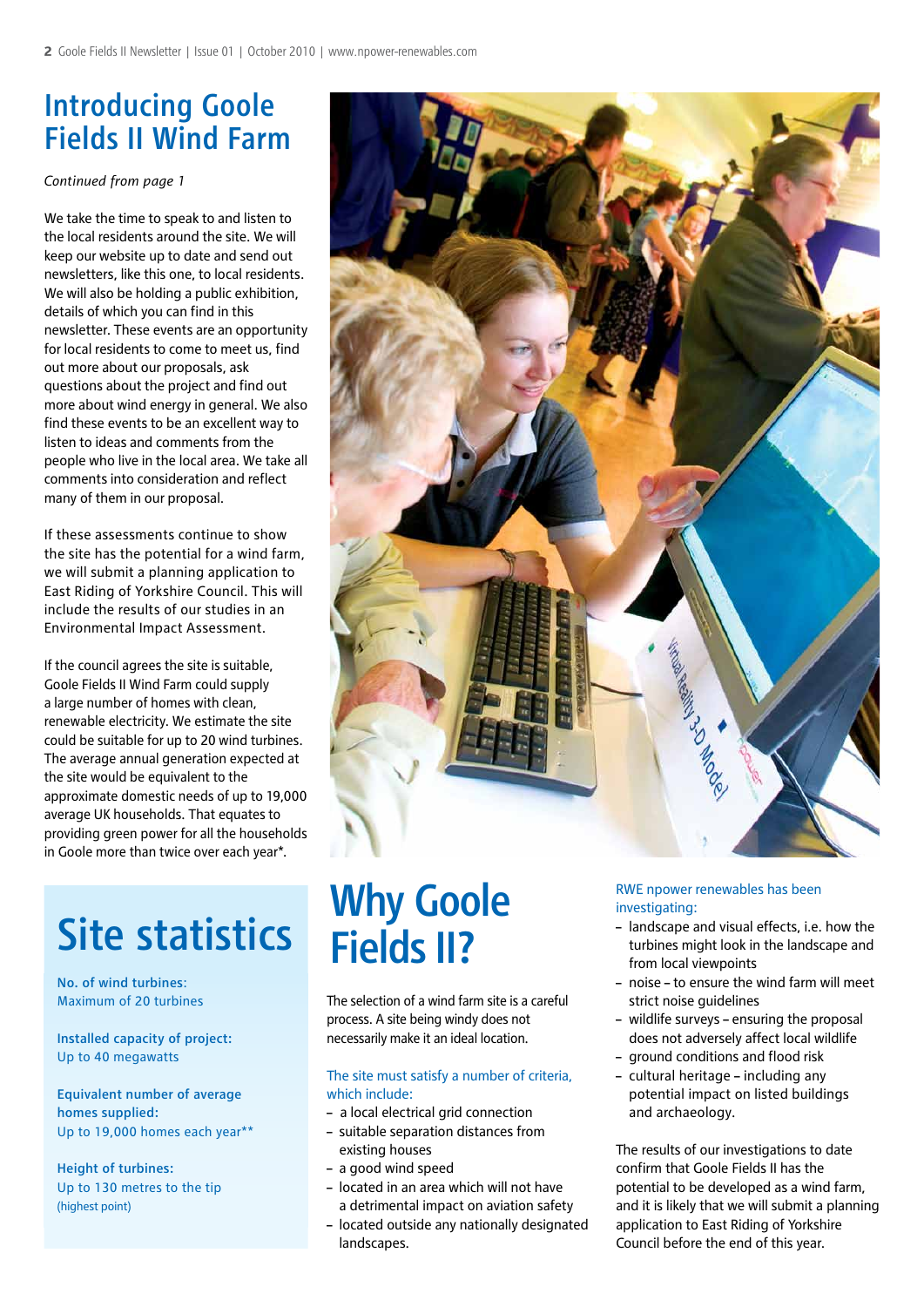## Local benefits

RWE npower renewables offers a range of community benefit packages at our operating onshore and offshore wind farms. These usually benefit those communities living closest to the site.

## Site location

These packages have been used to fund a wide variety of activities including community building refurbishments, environmental education programmes, energy efficiency schemes and supporting local groups and organisations. At the public exhibitions, we welcome your ideas for community benefits that would really make a difference.





Crown copyright 2010. All rights reserved.